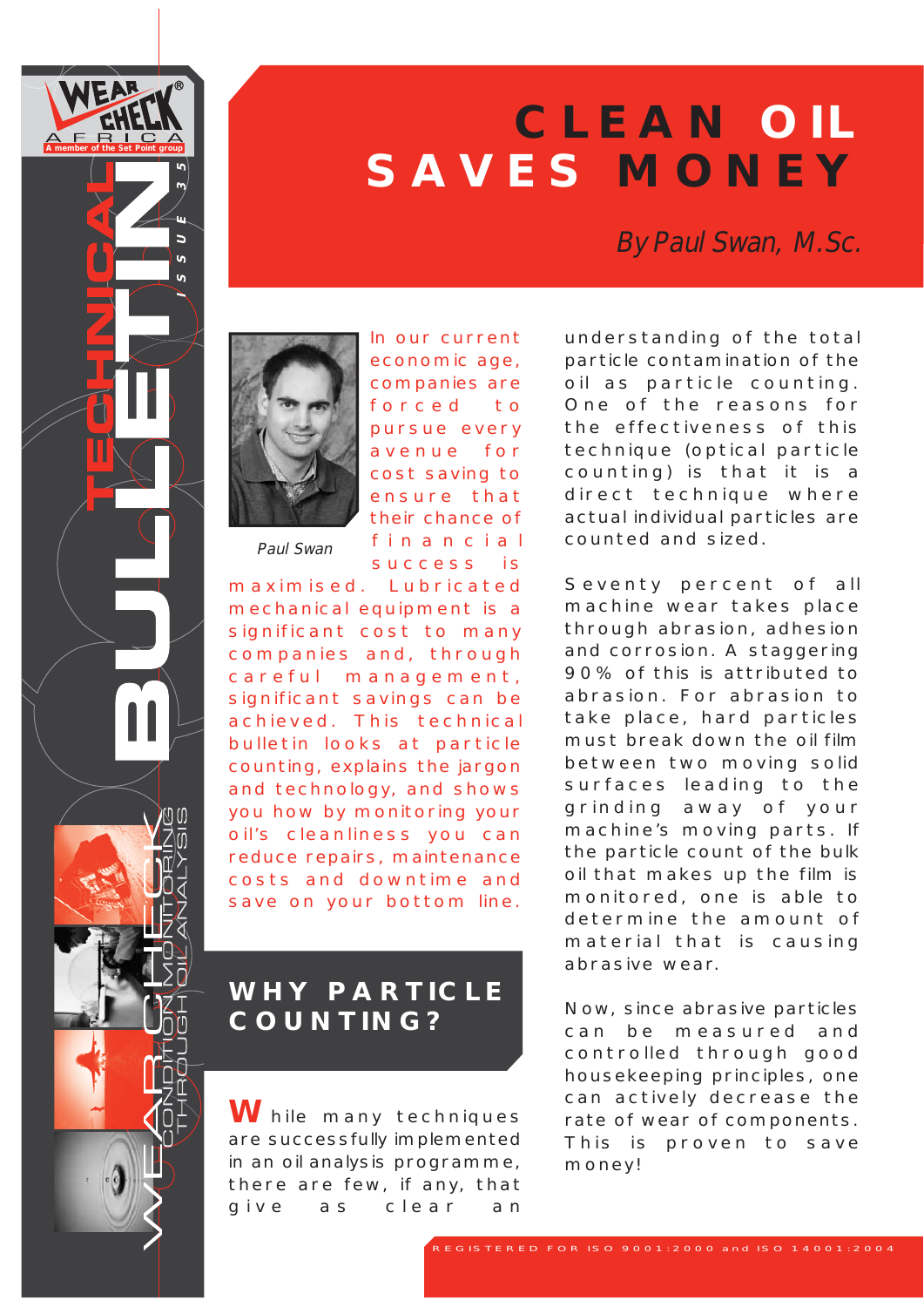

#### **UNDERSTANDING THE TECHNOLOGY OF PARTICLE COUNTING**

#### **A brief history**

Before the 1960's particle counting was done manually by filtering a fluid through a membrane. This was then examined under a microscope with a graticule (microscopic ruler), where each particle was manually counted and sized (usually based on the longest dimension of the particle). This manual process continues in a limited scope today and is defined by ISO 4407. The main drawback of this process is that it is extremely labour-intensive and hence prohibitively expensive. During the late 1960s the first automatic particle counters began replacing this manual process.

#### **Modern methods of automatic particle counting**

There are two main types of automatic particle counters: optical and pore blocking.

Optical particle counting is defined by ISO 11500. This is the technology that Wearcheck Africa uses. A sample is moved at a constant speed though a viewing cell using an automated sampler. A light beam, usually a laser beam, is transmitted at 90 degrees through the cell. If no particles are present, the beam remains constant in intensity as it falls on the detector. When a particle passes though the beam, light blockage occurs and this is detected by a photocell. The bigger the particle, the bigger the drop in light intensity and the bigger the response from the detector. In this way both the particle size and count is determined.



Understanding particle size



Conceptual drawing of an optical particle counter

The benefits of optical particle counting are that it is accurate over a wide range of particle sizes and counts, and it is a direct technique. For good reason it is the most popular technique in particle counting. It has some drawbacks in that it counts droplets of water and air bubbles. This leads to a deceptively higher particle count should appreciable amounts of air bubbles and / or free water be present.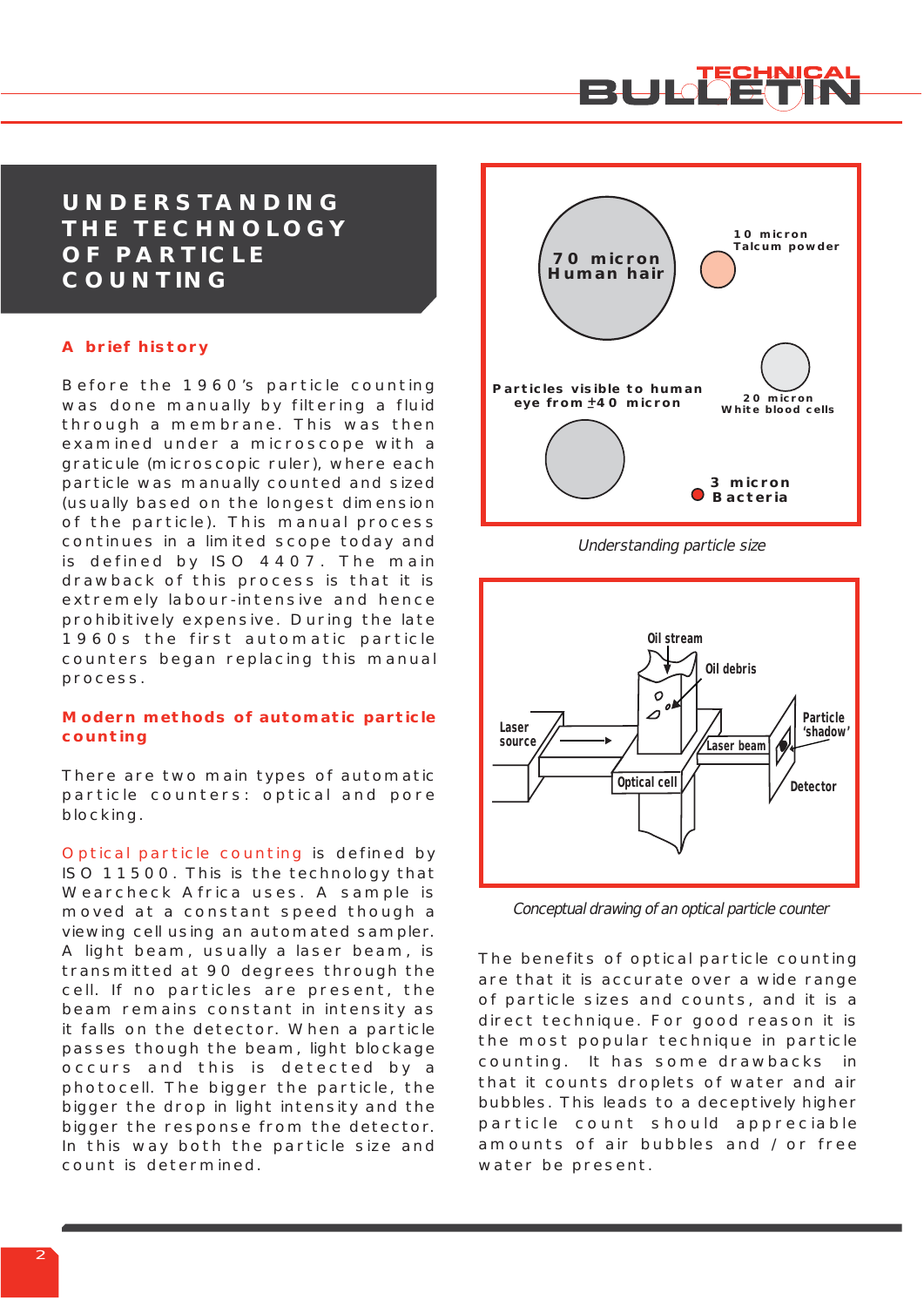

The technique is also not applicable to very dark samples. Furthermore heavily contaminated samples with >100 000 particles per ml or very viscous samples would have to be diluted with a clean solvent or oil. This step can lead to inaccurate results and is time consuming, hence expensive. Samples with a viscosity of greater than 320 cSt at 40 degrees Celsius cannot be processed because pressures required to flow the sample through the sensor are greater than the design specifications of the equipment. For these reasons Wearcheck limits the use of the particle count test to hydraulic, transmission and compressor systems where the test yields the maximum benefits.

Pore blocking particle counting is defined by BS 3406 and works on the principle of passing a fluid through a screen of a known pore size. This pore size is normally 10 micron (1/100 of a mm). Here the pressure drop across the mesh is measured over time and the results are compared with a standard calibration. Through extrapolation a particle count is estimated (a two number code only). This method is an indirect method and is based on the assumption that the particle size distribution is the same for all oils which is not the case in reality. The technique also has a more limited range in terms of analysing heavily contaminated samples. On a positive note, pore blocking particle counting is insensitive to entrained air and water droplets and can be performed on dark and sooted samples. The main drawback of the method is the amount of data extrapolation which must be done which leads to inaccurate results in all samples except those with the most standard of particle size distributions. If two or more screens (eg. 6 and 14 micron pore size) are used, more accurate results can be achieved. This method cannot be used to quote a three number ISO code (ISO 4406:1999) unless at least 3 screens are used. New models being introduced into the market are starting to offer multiple screens.

### **STANDARDS FOR PARTICLE COUNTING**

Standards are essential to ensure that a result is worth anything. In an ideal world every particle counter would give an identical result if the same sample were analysed on all of them. Standards move an imperfect world closer to this ideal. A standard for particle counting is a fluid whose particle sizes and counts are well characterised.

For many years Air Cleaner Fine Test Dust (ACFTD) was the industry reference standard for particle counting relating to hydraulic and lubrication fluids. It was used in the primary calibration of liquid automatic particle counters. It was sold by AC Rochester Division of General Motors but is no longer available. This material was used in the implementation of ISO 4402 which was for the calibration of automatic particle counters. This went hand in glove with ISO 4406:1987 which gave rise to the two number ISO code. All particles greater than 5 micron were counted and a number was given from table 1. All the particles greater than 15 micron were counted and a number was given from this same table. The two numbers were separated with a virgule for example, 17/12.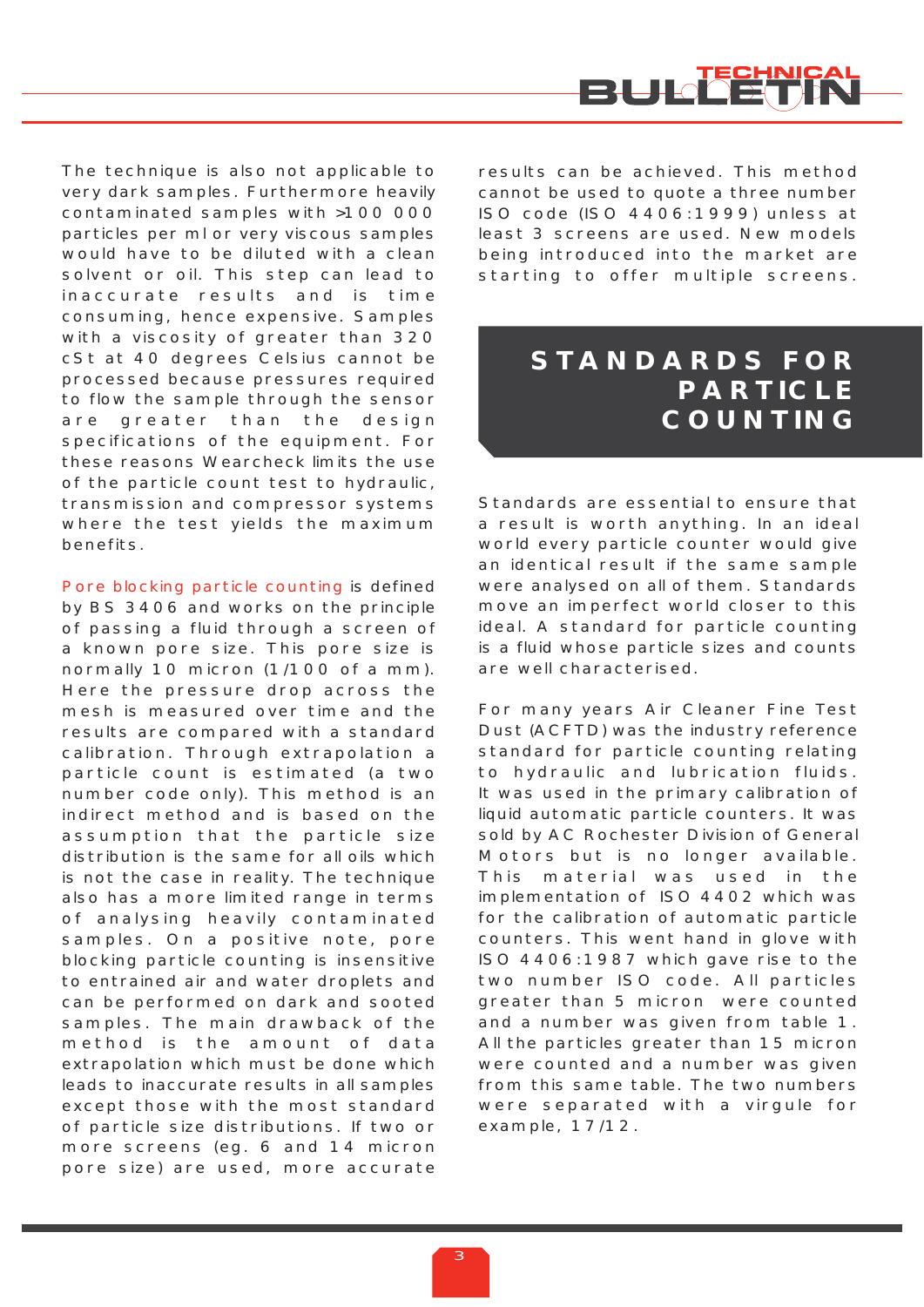

| <b>TABLE 1</b><br><b>Number of Particles per ml</b> |                        |                        |  |  |  |  |  |
|-----------------------------------------------------|------------------------|------------------------|--|--|--|--|--|
| More than                                           | Up to $&$<br>including | <b>Scale</b><br>number |  |  |  |  |  |
| 80,000                                              | 160,000                | 24                     |  |  |  |  |  |
| 40,000                                              | 80,000                 | 23                     |  |  |  |  |  |
| 20,000                                              | 40,000                 | 22                     |  |  |  |  |  |
| 10,000                                              | 20,000                 | 21                     |  |  |  |  |  |
| 5,000                                               | 10,000                 | 20                     |  |  |  |  |  |
| 2,500                                               | 5,000                  | 19                     |  |  |  |  |  |
| 1,300                                               | 2,500                  | 18                     |  |  |  |  |  |
| 640                                                 | 1,300                  | 17                     |  |  |  |  |  |
| 320                                                 | 640                    | 16                     |  |  |  |  |  |
| 160                                                 | 320                    | 15                     |  |  |  |  |  |
| 80                                                  | 160                    | 14                     |  |  |  |  |  |
| 40                                                  | 80                     | 13                     |  |  |  |  |  |
| 20                                                  | 40                     | 12                     |  |  |  |  |  |
| 10                                                  | 20                     | 11                     |  |  |  |  |  |
| 5                                                   | 1 <sub>O</sub>         | 10                     |  |  |  |  |  |
| 2.5                                                 | 5                      | 9                      |  |  |  |  |  |
| 1.3                                                 | 2.5                    | 8                      |  |  |  |  |  |
| O.64                                                | 1.3                    | 7                      |  |  |  |  |  |

The cessation of ACFTD led to the rise of new reference material, the ISO Medium Test Dust which is the new industry standard. As ISO 4402 and ISO 4406:1987 were based on ACFTD, these standards also had to be revised. ISO 11171 replaced ISO 4402 and ISO 4406:1999 replaced ISO 4406:1987. The advantage of ISO MTD over ACFTD is that it is more traceable and the particle size distribution is far more precisely known. This is due to size and shape classification, which is done using electron microscopy. This has resulted in the following size correlation table.

| <b>TABLE 2</b>                            |                                                |  |  |  |  |  |
|-------------------------------------------|------------------------------------------------|--|--|--|--|--|
| ACFTD<br>(ISO4402)                        | <b>ISO-MTD</b><br>(ISO 11171 - NIST traceable) |  |  |  |  |  |
| $<$ 1 micron<br>4.3 micron<br>15.5 micron | micron<br>4<br>6 micron<br>14 micron           |  |  |  |  |  |

The new codes (ISO 11171 and ISO 4406:1999) also implemented a requirement of industry. The counting of smaller particles, over three ranges, is now included and the ranges were redefined from 5/15 to 4/6/14 micron.

### **IMPLICATIONS OF THE NEW STANDARDS**

The new standards have imparted better control and reproducibility between laboratories performing particle counting. The new codes report an additional number correlating to smaller particles in the silt range. However the change from 5/15 to 6/14 has not resulted in significant changes to the numbers being reported. In a study two samples were run both on the new and old codes. The first sample was reported as 17/13 (old) and 20/17/13 (new). The second sample was reported as 12/09 (old) and 14/12/08 (new). As can be seen, the second and third numbers of the new code correlate very closely to the two numbers of the old code.

### **SUMMARISING THE JARGON**

By this point a number of codes and abbreviations have been used. These are understandably confusing to someone new to the field and are summarised here to help bring a little clarity.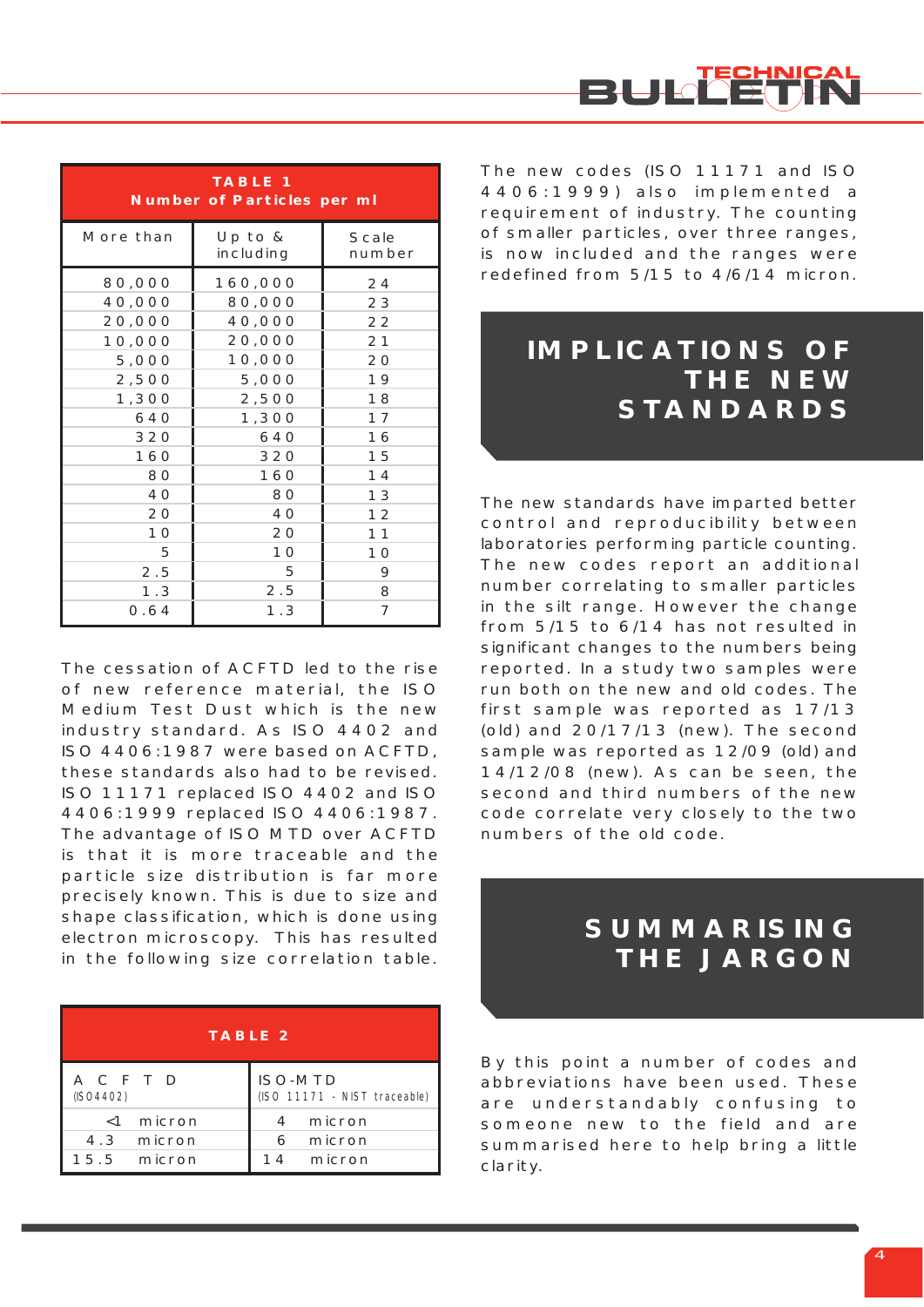

| <b>IACFTD</b>   | Air Cleaner Fine Test Dust - the old standard                                   |  |  |  |
|-----------------|---------------------------------------------------------------------------------|--|--|--|
| IBS 3406        | British Standard: Method for determination of particle size distribution Part9. |  |  |  |
|                 | Recommendations for the filter blockage method (mesh obscuration)               |  |  |  |
| liso            | International Organisation for Standardisation                                  |  |  |  |
| IISO 11171:1999 | Calibration of automatic particle counters for liquids                          |  |  |  |
| IISO 11500:1997 | Determination of particulate contamination by automatic counting using the      |  |  |  |
|                 | light extinction principle (optical particle counting)                          |  |  |  |
| IISO 4402       | Calibration of automatic-count instruments for particles suspended in liquids:  |  |  |  |
|                 | Method using classified AC Fine Test Dust contaminant                           |  |  |  |
| ISO 4406:1999   | Method for coding the level of contamination by solid particles                 |  |  |  |
| IISO 4407       | Determination of particulate contamination by the counting method using an      |  |  |  |
|                 | optical microscope                                                              |  |  |  |
| <b>IMTD</b>     | Medium test dust - the new standard                                             |  |  |  |
| <b>INIST</b>    | US National Institute of Standards and Technology                               |  |  |  |

### **COUNTING THE SAVINGS**

So how does all this technical talk add up to rands saved? It is aimed at giving a background on how the ISO 4406 code is generated. This section aims at applying this code into major cost savings.

If a hydraulic pump were pumping oil at a rate of 250L an hour and the oil had an ISO code of 21/18, then 4375 kg of dirt would be pumped over a period of one year.

The pump would have a life expectancy of only two years. If the oil being pumped had an ISO code of 14/11, then only 25 kg of dirt would be pumped in a year and the life expectancy of the pump would have increased to 14 years. This clearly results in massive savings. The life extension factors in Table 3 below are well documented.

| <b>TABLE 3</b>                                              |                                                             |                                                             |                                                             |                                                             |                                                             |                                                    |                                                                                         |                                  |                         |  |
|-------------------------------------------------------------|-------------------------------------------------------------|-------------------------------------------------------------|-------------------------------------------------------------|-------------------------------------------------------------|-------------------------------------------------------------|----------------------------------------------------|-----------------------------------------------------------------------------------------|----------------------------------|-------------------------|--|
|                                                             | 2x                                                          | 3x                                                          | 4x                                                          | 5x                                                          | 6x                                                          | 7x                                                 | 8x                                                                                      | 9x                               | 10x                     |  |
| 26/23<br>25/22<br>24/21<br>23/20<br>22/19<br>21/18<br>20/17 | 23/21<br>23/19<br>21/18<br>20/17<br>19/16<br>18/15<br>17/14 | 22/19<br>21/18<br>20/17<br>19/16<br>18/15<br>17/14<br>16/13 | 21/18<br>20/17<br>19/16<br>18/15<br>17/14<br>16/13<br>15/12 | 20/17<br>19/16<br>19/15<br>17/14<br>16/13<br>15/12<br>14/11 | 20/17<br>19/15<br>18/14<br>17/13<br>16/12<br>15/11<br>13/11 | 19/16<br>18/15<br>17/14<br>16/13<br>15/12<br>13/10 | 19/15<br>18/14<br>17/13<br>16/12<br>14/11                                               | 18/15<br>17/14<br>16/13<br>15/12 | 18/15<br>17/14<br>16/13 |  |
| 19/16<br>18/15<br>17/14<br>16/13                            | 16/13<br>15/12<br>14/11<br>13/10                            | 15/12<br>14/11<br>13/10                                     | 14/11<br>13/10                                              | 13/10                                                       |                                                             |                                                    | Existing ISO cleanliness codes<br>Target ISO cleanliness codes<br>Life extension factor |                                  |                         |  |